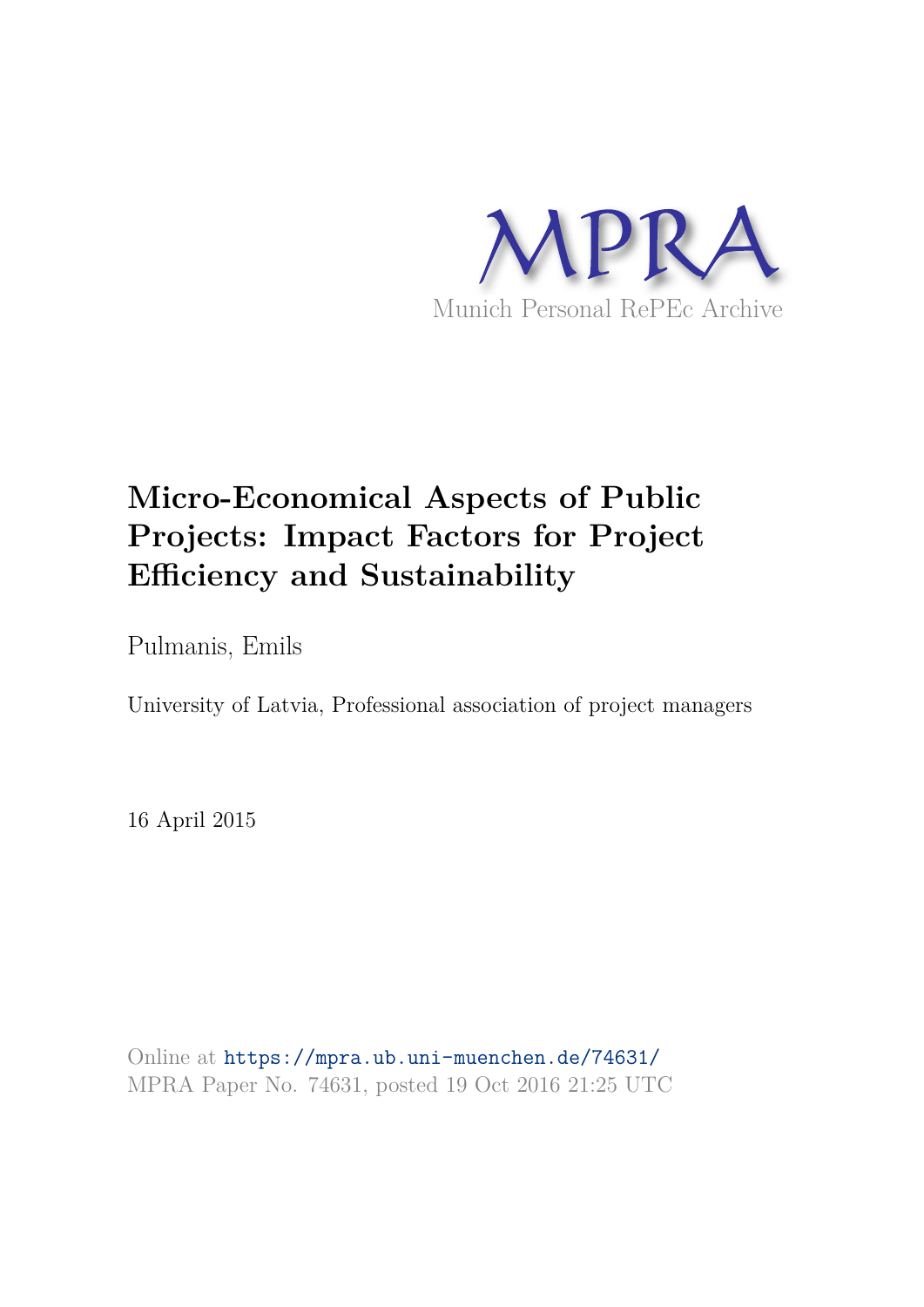

Fourth International Scientific Conference on Project Management in the Baltic Countries April 16-17, 2015, Riga, University of Latvia

**ISSN 2256-0513**

# **Micro-Economical Aspects of Public Projects: Impact Factors for Project Efficiency and Sustainability**

PhD.cand., MSc.proj.mgmt **Emīls Pūlmanis** State Audit Office Professional association of project managers E-mail: [Emils.Pulmanis@gmail.com](mailto:Emils.Pulmanis@gmail.com) 

**Abstract.** Project management approach in the public administration becoming gradually applied tool for implementation of different public programs and activities. Latvia has several methodological documentations to evaluate the possible benefits from infrastructure but still there is need for improvements as the only clear defined methodology is for transport sectors and those which have been provided by the European commission, but not always have been practically used in local municipalities' project evaluations.

Public projects, and planning for such projects, generally have the following characteristics:

- Such projects are inherently risky due to long planning horizons and complex interfaces.
- Technology is often not standard.
- Decision making and planning are often multi-actor processes with conflicting interests.
- Often the project scope or ambition level will change significantly over time.
- Statistical evidence shows that such unplanned events are often unaccounted for, leaving budget contingencies sorely inadequate.
- As a consequence, misinformation about costs, benefits, and risks is the norm.
- The result is cost overruns and/or benefit shortfalls with a majority of projects.

Paper exanimates public project management applications in the context of the underlying structure that adverse dynamics and their application to specific areas for micro-economical level of project management, synthesizes the policy messages, and provides directions for future research. Public sector project management in Latvia become popular in recent years as there is different type of public funding sources available.

The paper examined the application of the project management practice and its micro-economic aspects in public sector in Latvia. Public sector project management in Latvia become popular in recent years as there is different type of public funding sources available. The paper describes the public sector project management practice in Latvia. Study shows that public sector project maturity level is low and should be improved. Research period covers the time from January 2013 – March 2015.

#### **JEL codes**: *O220, H430, H540*

**Keywords:** *project management, project planning and initialization, public sector, efficiency*

#### **Introduction**

Government and organizations usually embark on different projects with the aim of creating new service or improving the functional efficiency of the existing ones. All these projects require appropriate skills and techniques that go beyond technical expertise only, but encompass good and sound skills to manage limited budgets, and monitor shrinking schedules and unpredicted outcomes, while at the same time dealing with people and organizational issues (Abbasi, Y. G. & Al-Mharmah, 2000). The application of project management practice in public sector has been identified as an efficient approach which would help in upgrading management capabilities and enable public sector to efficiently complete projects and attain developmental objectives (Arnaboldi M., Azzone G., & Savoldelli A., 2004).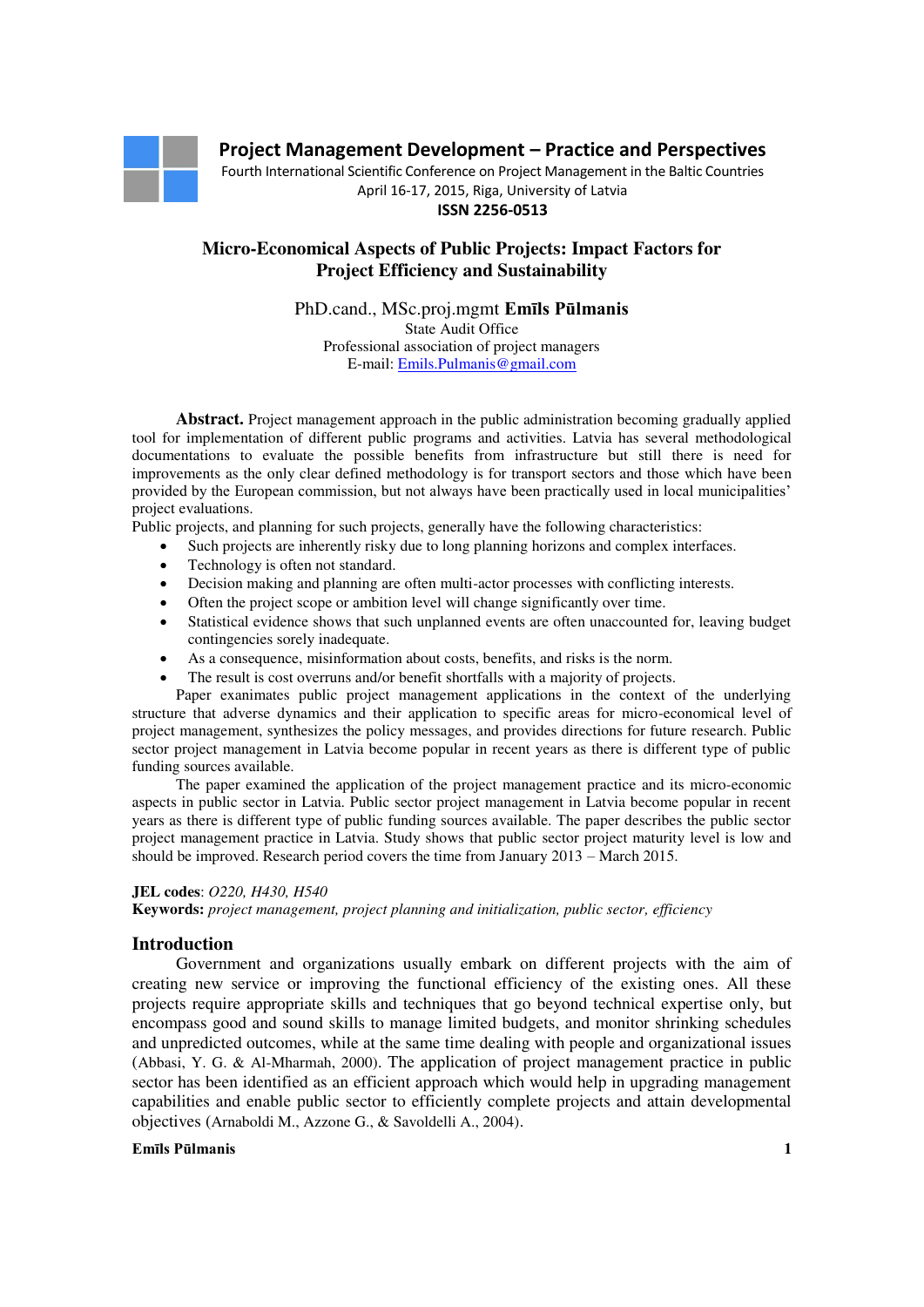

Second International Scientific Conference on Project Management in the Baltic Countries April 11-12, 2013, Riga, University of Latvia

Recipients of funding – both public authorities, public institutions and businesses, is a major challenge for financial gain and to promote public welfare. However, the benefits bring with them the responsibility for waste and financial records and reports on practical goals. Funding Administration requires thorough knowledge and understanding of the law. A growing number of mass media and the administration of financial instruments institutional statements we hear that a large number of project applications, which is a low quality place. Now that the errors and weaknesses in project development and administration are unacceptable, more and more to think of an effective system that would be according to the conventional project management theory. Such a system would be built at local level, ensuring appropriate project specialist, but the program level, i.e. need to improve the administration of financial instruments including methodical and regulatory documents update and synchronize project management theory to improve the project initiation process and ensure the quality of project applications development, thus resulting in an effective and rational use of taxpayers' money (Pūlmanis, 2012).

The typical steps of project planning are:

- 1. Development by, or on behalf of, the project sponsor of a project concept plan to explore the possibilities and clarify the broad nature of the project;
- 2. Development by, or on behalf of, the project sponsor of a more comprehensive project business case with details of the proposed outcomes, product requirements and firm costing; and
- 3. Consideration and approval by the decision-maker of the project business case.

In many cases, there will be subsequent consideration and approval of a more detailed implementation plan and further approvals at key points during the project. Effective project planning and approval will also be assisted by having effective support arrangements at the entity level – such as promoting strategic alignment, having the right people and culture, and having effective governance arrangements. This is the responsibility of the chief executive, normally assisted by the Senior Executive team (Pūlmanis, 2013).

Viewed in a broader sense, it can be concluded that the planning process phenomenon consists of three connected plans: the strategic plan, functional plans and project plans. Project plans are a reflection of the strategic plan, while functional plans represent a detailed guide to using resources to achieve a set purpose. Project realization planning represents a rational determination of how to initiate, sustain and complete a project (*Investment Management Standard*, 2010).

The **object** of the research is public sector project management.

The **aim** of the article is to evaluate public project micro-economical aspects in Latvia, defining their links to the project effectiveness and sustainability.

The **objectives** of the article are as follows:

- assess the public sector project initialization practice in Latvia,
- identify the problem areas of public sector project management,
- provide proposals for public sector project management process improvement.

The research methods used in the article include the project and program empirical data analysis and literature review as well as survey based on questionnaire.

### **Public project micro-economical aspects'**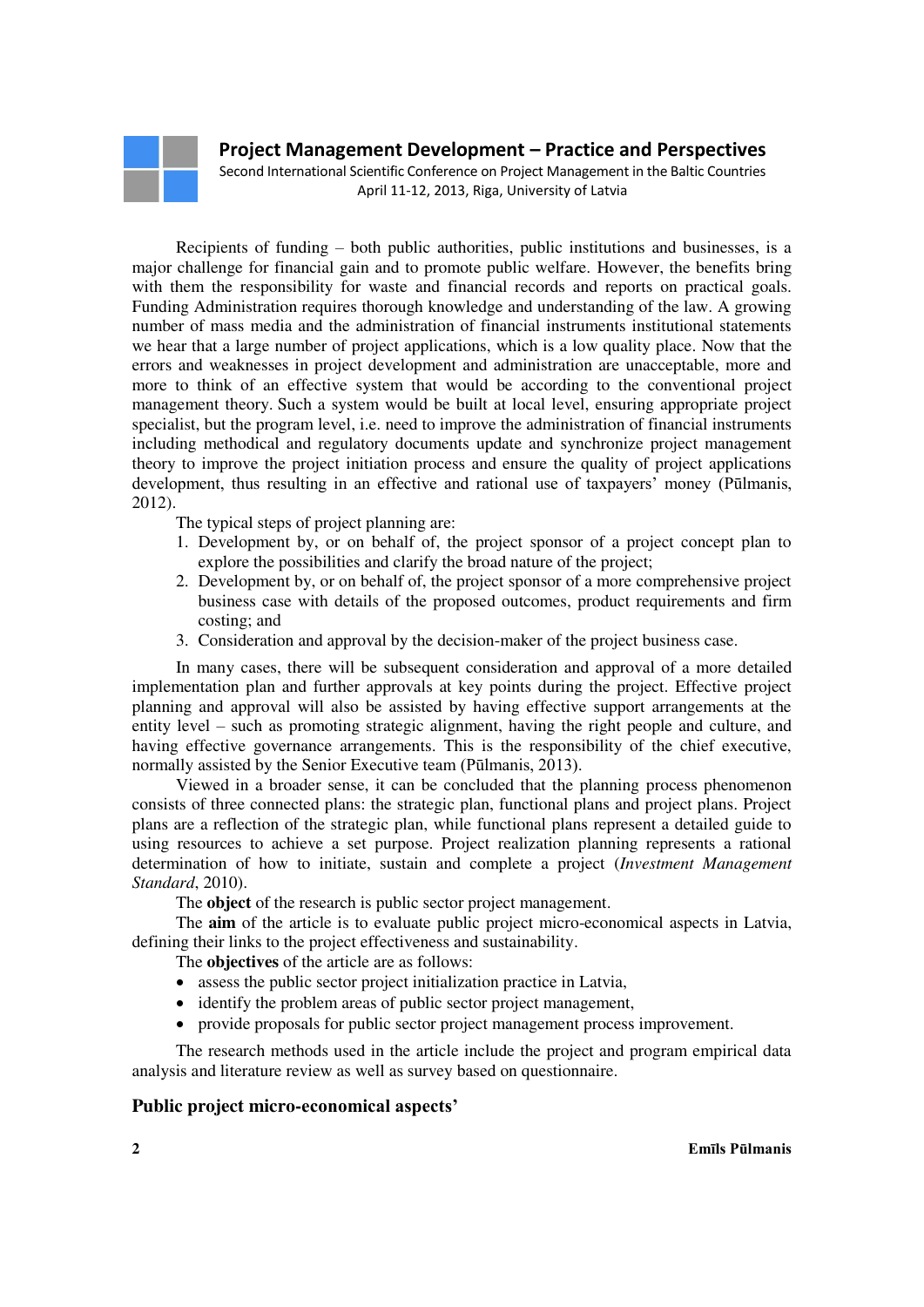

Fourth International Scientific Conference on Project Management in the Baltic Countries April 16-17, 2015, Riga, University of Latvia

#### **ISSN 2256-0513**

Investments can be seen as a bridge between generations, both for creating jobs for the young generation, and for inheriting the fixed assets, which it receives from previous generations. Also, investments are the material support for introducing the technical progress in all sectors of activity, while systematic updating allows maintaining them within the superior performance parameters.

The concept of economic sustainable development means both resource protection in terms of raw materials, and environmental protection and restoration of ecological balance in order to provide equal opportunities to the future generations. Any investment project has an environmental component on which the investment decision will be built. Public investments are defined as funds allocated by the authorities of the central or local public administration to achieve objectives or works of general interest in a certain administrative unit (Adriana Grigorescu, *Management of public sector investment projects*, course support, National School of Politic and Administrative Studies (SNSPA) in Bucharest) (Grigorescu Adriana, 2011). Public investments are designed to ensure the development of the society in general, seen as a whole. The effects of the public investments can be found in the social, cultural, health, science, and public order, etc. fields.

Public investment funds are limited through budget restrictions, however consuming and exceeding the limits granted in the originally approved budget can be made only by obtaining additional allowances or by redistributing the funds within the budget.

The whole community benefits directly or indirectly by the effects of public investments because they are designed to improve infrastructure, relationships, and services, all of them being available to all citizens.

Strategies, represented by the goals of the public projects, are a need for local authorities which have the possibility to implement investment projects based on the following: election programs, making a poll of the public opinion, establishing a long- or short-term thinking, establishing the way forward so that the relationship authority - community can run in the most harmonious manner possible. Public investment projects provide a direct correlation between the fundamental objectives, which take the form of capital expenditure, which in their turn, lead to producing public assets (Philip, 2007)

Specific characters of governmental projects are in the direct relation with peculiarities of the government as the specific subject of decision-making process. Apart from such characteristics as heterogeneous object of its impact, public authority, the combination of double, triple and so on standards there is a specific context that should be taken into account dealing with governmental projects:

- *The existence of specific legal norms* that determine activities of the whole society, on the one hand, and of institutions which realize projects – on the other. There are far more such legal norms than in business.
- *The existence of a wide range of stakeholders* and *the accountability to the society*, at that stakeholder can be both within the accountability process and outside this process. The inner stakeholders are governmental institutions, government agencies, public managers and so on. The range of external stakeholders is wider – the mass media, citizens, interest groups, etc.
- *The usage of public resources* which governmental projects are financed through a state budget by. That is why the responsibility of a public manager increases and it is complicated by the fact that it is rather difficult to measure the success of a project as well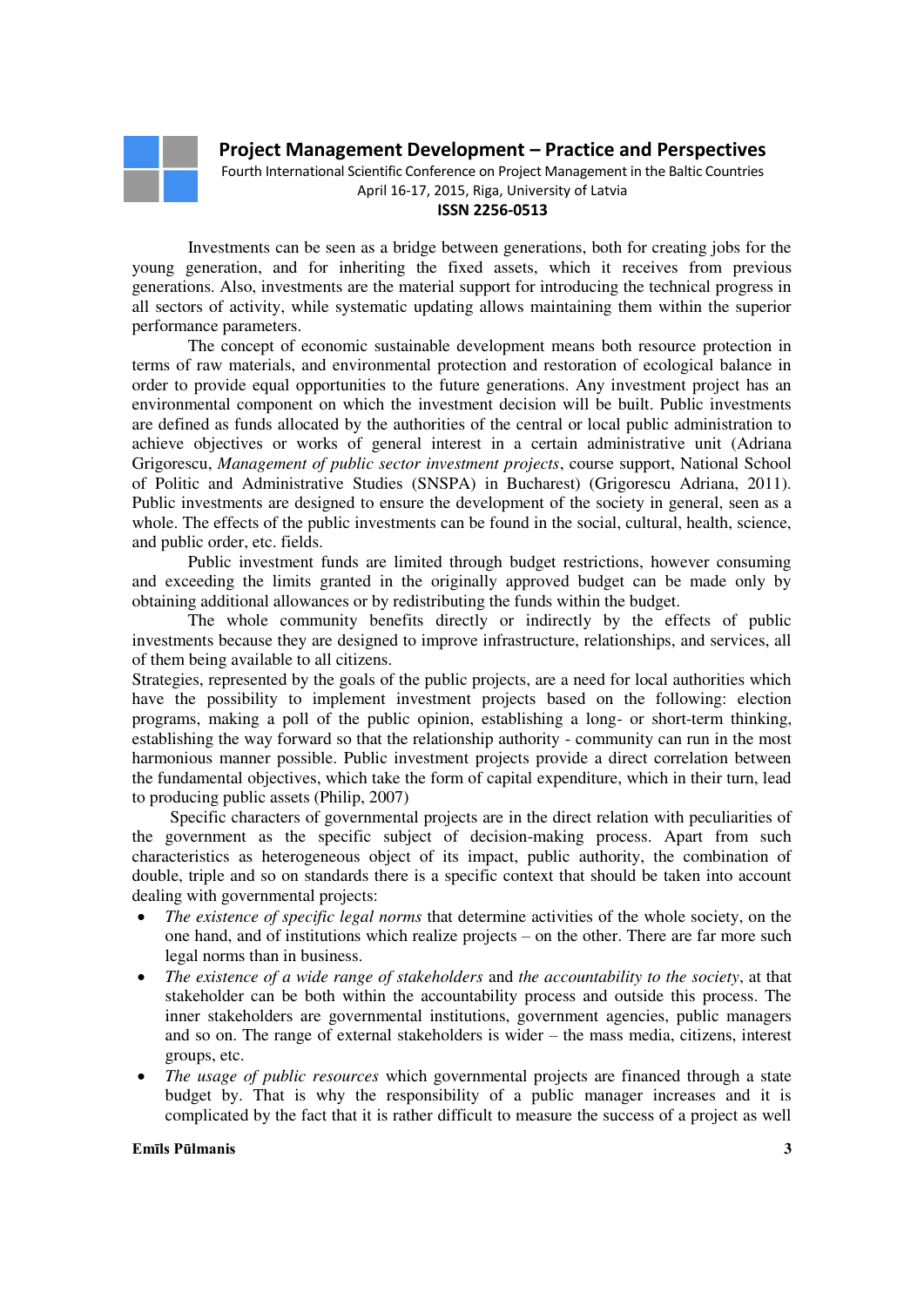Second International Scientific Conference on Project Management in the Baltic Countries April 11-12, 2013, Riga, University of Latvia

as of manager's work. Besides, it is also very difficult to appraise project's benefits for the society because sometimes it is not possible to use such indicators as Benefit-Cost Analysis (BCA) and Return of Investment (ROI). Public managers tend to estimate project's effectiveness and benefits by qualitative indicators (PMI, 2006).

 *Difficulties in establishing priorities and in the differentiation of governmental projects*. This characteristic follows from the previous one. While in business the system of projects' differentiation is based on principles of cost and profit, these principles often cannot be applied to governmental projects and it is necessary to establish the system which is quite different from the business one and which considers interests of different groups of citizens.

Thus, the necessary condition of "plausable effectiveness of Cohesion policy" according to (Molle, 2007) has been met, which however, does not represent a sufficient condition on which to draw conclusions on the effectiveness of a particular country or regions. Meeting such a sufficient condition requires provision of effective and successful management of public funds at the micro level, an aspect that has also been pointed out by (Vanhoudt *et al,* 2000), who suggest that in order to define the productivity of capital expenditures in Europe, "(...)project selection and performance need to be studied in more detail. This clearly calls for a complementary bottom-up approach (...)" (*ibid*, 102). The second sufficient condition rests on the impact of public funding on private investment.

So far most of the public project implementation efficiency aspects and research has been analysed through macro-economic approach, mostly by investment analysis and impact to GDP growth. Meanwhile there is not so much evaluation on project micro-economical aspects and their possible impact to project efficiency and sustainability.

As the main micro-economical aspects and their possible impact to ensure effectiveness and sustainability of project author has identified project management methods and tools (technics) and social aspects – personnel and their competencies.

Table 1

| <b>NICTO-economic impact factors to project efficiency and sustainability</b> |                                               |
|-------------------------------------------------------------------------------|-----------------------------------------------|
| Project micro-economic impact factors                                         | <b>Main factor description</b>                |
| Project management methods, tools and technics                                | Cost-benefit analysis                         |
|                                                                               | Risk analysis                                 |
|                                                                               | Problem definition and solving methods        |
|                                                                               | Work Breakdown Structure (WBS)                |
|                                                                               | Project situation analysis (SWOT, PEST)       |
|                                                                               | Program Evaluation and Review Technics (PERT) |
|                                                                               | Critical Path methods (CPM)                   |
|                                                                               | <b>SMART</b> goals                            |
|                                                                               | AGILE, PRINCE, Body of Knowledge, ICB         |
|                                                                               | (IPMA) and etc.                               |
| Project manager, project team                                                 | Personnel competencies                        |
|                                                                               | Professional education                        |
|                                                                               | Experience                                    |
|                                                                               | Certification and etc.                        |

# **Micro-economic impact factors to project efficiency and sustainability**

*Source: Authors construction*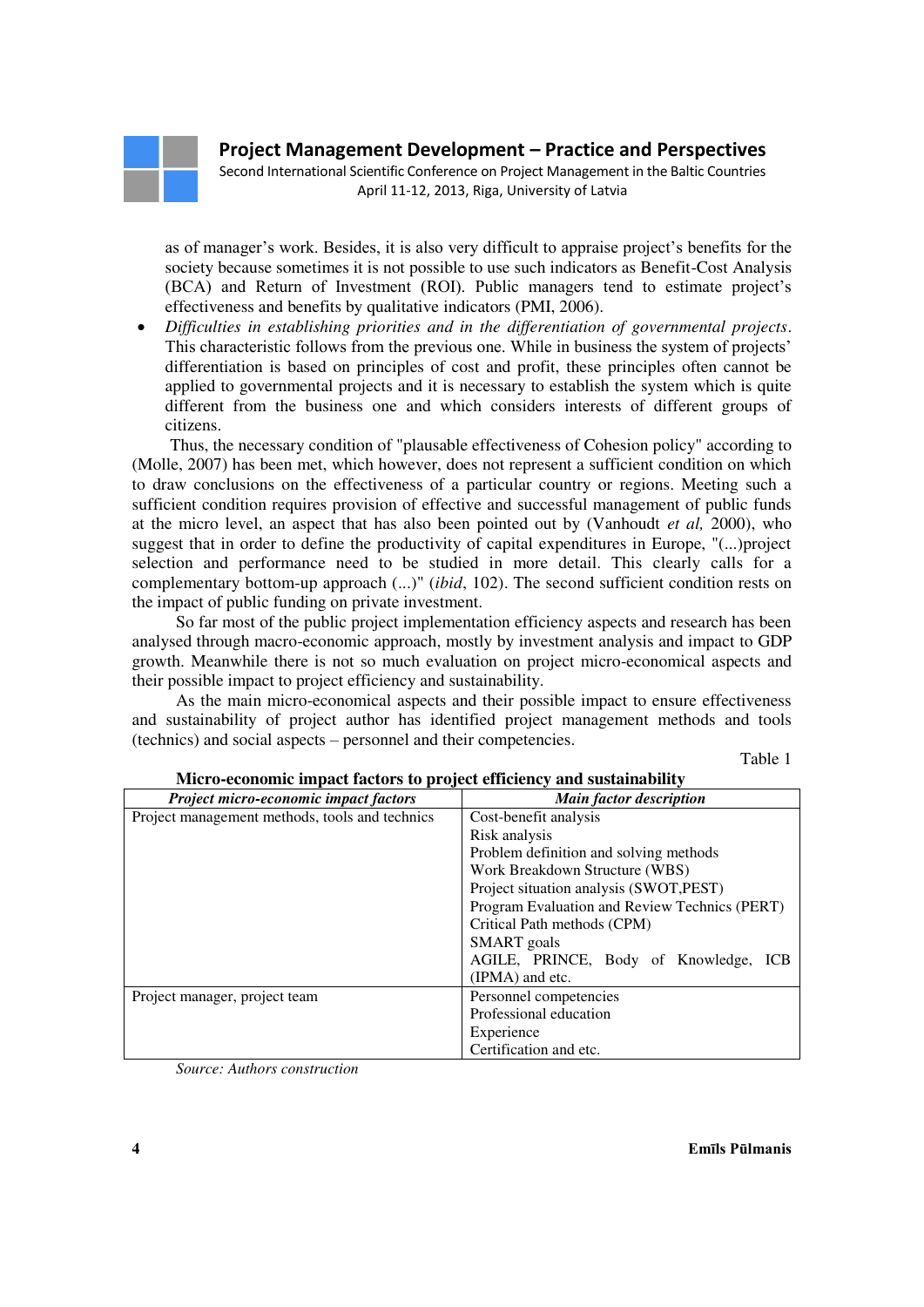

Fourth International Scientific Conference on Project Management in the Baltic Countries April 16-17, 2015, Riga, University of Latvia

#### **ISSN 2256-0513**

### **Research**

There is little evaluation done in the field of micro-economical aspect evaluation of cohesion policy implementation. As main authors who have done research in the field could mention Bachtler J, Bradley J, Wostner P.

Municipalities present several types of economies but effects are not limitless, diseconomies might arise. Polycentric approach to development of region territories is one of the ways how to move EU finance resources to investments of infrastructure and establish attractive environment both for inhabitants and investors. Regional resource inventory and assessment of development potentials is based on:

- region's own perception & knowledge by active involvement of stakeholders
- resource inventory from the lowest level gradually aggregating to macro levels
- from generalized statements to more abstract, systematic and interlinked analysis of underlying causes, constraints and emerging opportunities.

Factors that make the difference:

- natural endowments,
- settlements pattern,
- infrastructure,
- production costs e.g. labour costs,
- human resources,
- innovation capacity,
- quality of the services,
- local institutions,
- regional identity.

The later study concluded that the fund management system advances towards simplification, nevertheless many aspects can be improved. The 3 main recommendation blocks of the report were the following: the EU structural fund programming is isolated from long-term state development planning, from industry focus or prioritization and from financial planning that municipalities and businesses carry out. Final beneficiaries have trouble planning their development in the context of Structural Funds available and delays in program introduction creates substantial losses to the final beneficiaries in form of cancelled orders or cost increases.

The second recommendation group stated that fund management institutions should harmonize their procedures and cooperate better to avoid situations when the final beneficiaries face large amount of different requirements, to reduce the amount of required documentation that the institutions can easily obtain themselves from each other or public registers and to disseminate best practice among intermediate bodies. The third finding was that administrative culture of fund management institutions is at times unacceptable when the institutions see the support applicant as an unreliable suppliant rather than as a valuable partner whose activates actually contribute to the country development. Such attitude is demonstrated by formal, at times excessive requirements regarding quantity and designs of documents for submission. It also shows in lack of enthusiasm to reconcile Project amendments quickly, even if those amendments do not materially affect the project substance and do not impede achieving project goals.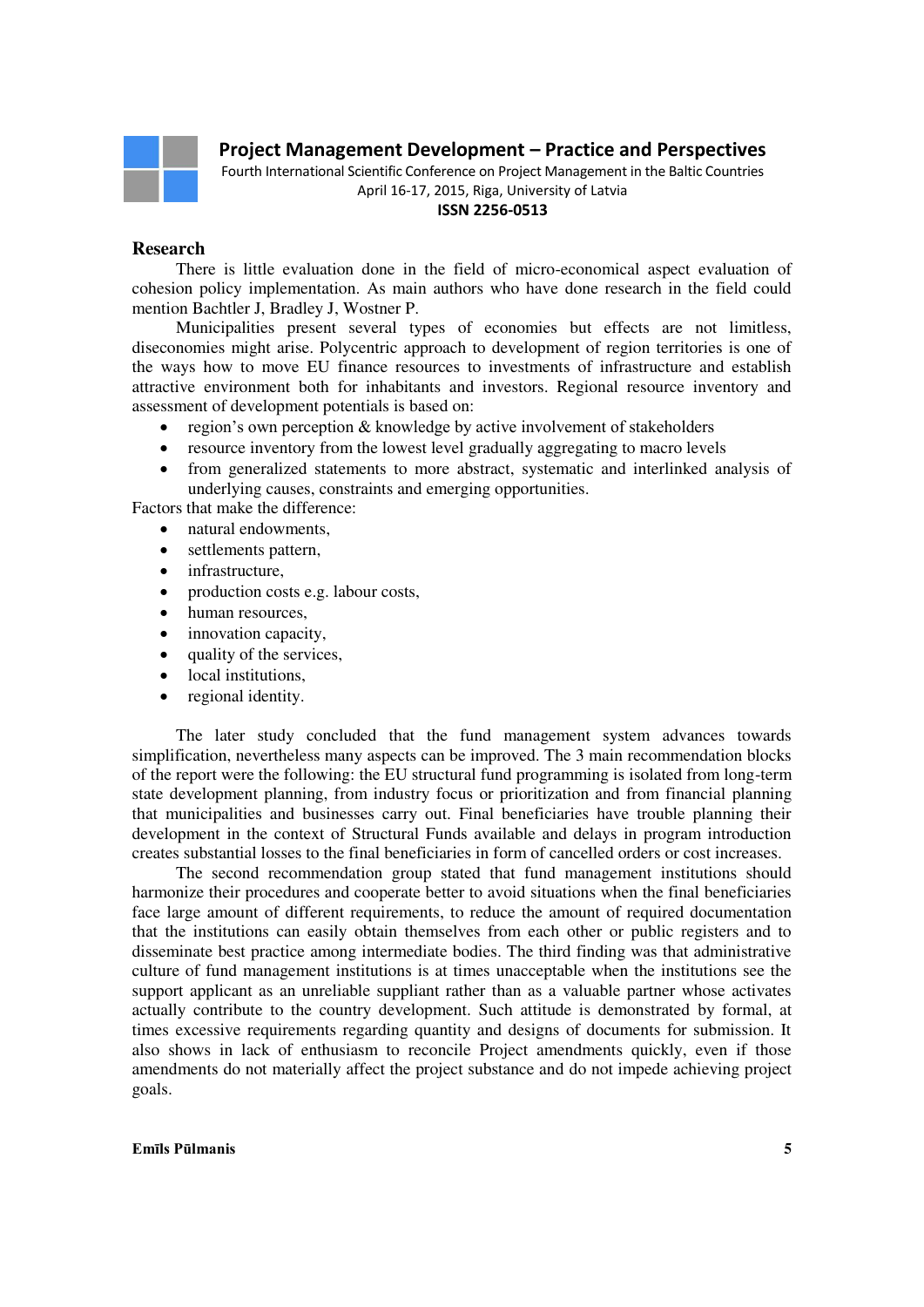Second International Scientific Conference on Project Management in the Baltic Countries April 11-12, 2013, Riga, University of Latvia

Authors has elaborated survey questionnaire for local municipality project management specialists. Questionnaire has been sent to all Latvian municipalities (in total 119), in the frame of study 97 responses has been collected (research sample is 97 out of 119,  $n=97$ ). Research period is January 2013 – February 2014.

Quantitative analysis carried out in two steps: describing the central tendency and variation of parameters and in accordance with the empirical distribution with the normal distribution choice of parametric or non-parametric method for Inferential Statistics.

Study shows that in public sector project management there is lack of deep problem and situation analysis. 45.78% of respondents elaborated project proposals based on local municipal development programs and policy planning documents and don't provide deep analysis of problems. 26.05% of respondents accepted that they don't use situation analysis methods but project proposals are elaborated based on desired situation. Still 28.17% of respondents showed that they used project management methods such as current situation analysis and research, case study methods by clarifying the factual situation and the desired situation. To be mathematically justified fair view of the project planning capacity in the public sector - was made in the survey data obtained in quantitative analysis, analysis of prior training, continuing education and practical work experience aspect of the relationship with the real operation of the methods used. The quantitative analysis carried out in two steps: describing the central tendency and variation in performance and in accordance with the empirical distribution with the normal distribution of parametric or non-parametric choosing the method of conclusive statistics.



**Fig. 1. Institutional aspects in public project planning in Latvia** (n=97) *Source:* author's empirical research

From institutional aspects Figure 1 shows practical project management fields in public administration (micro-economical perspective). Survey shows that there is still lack of such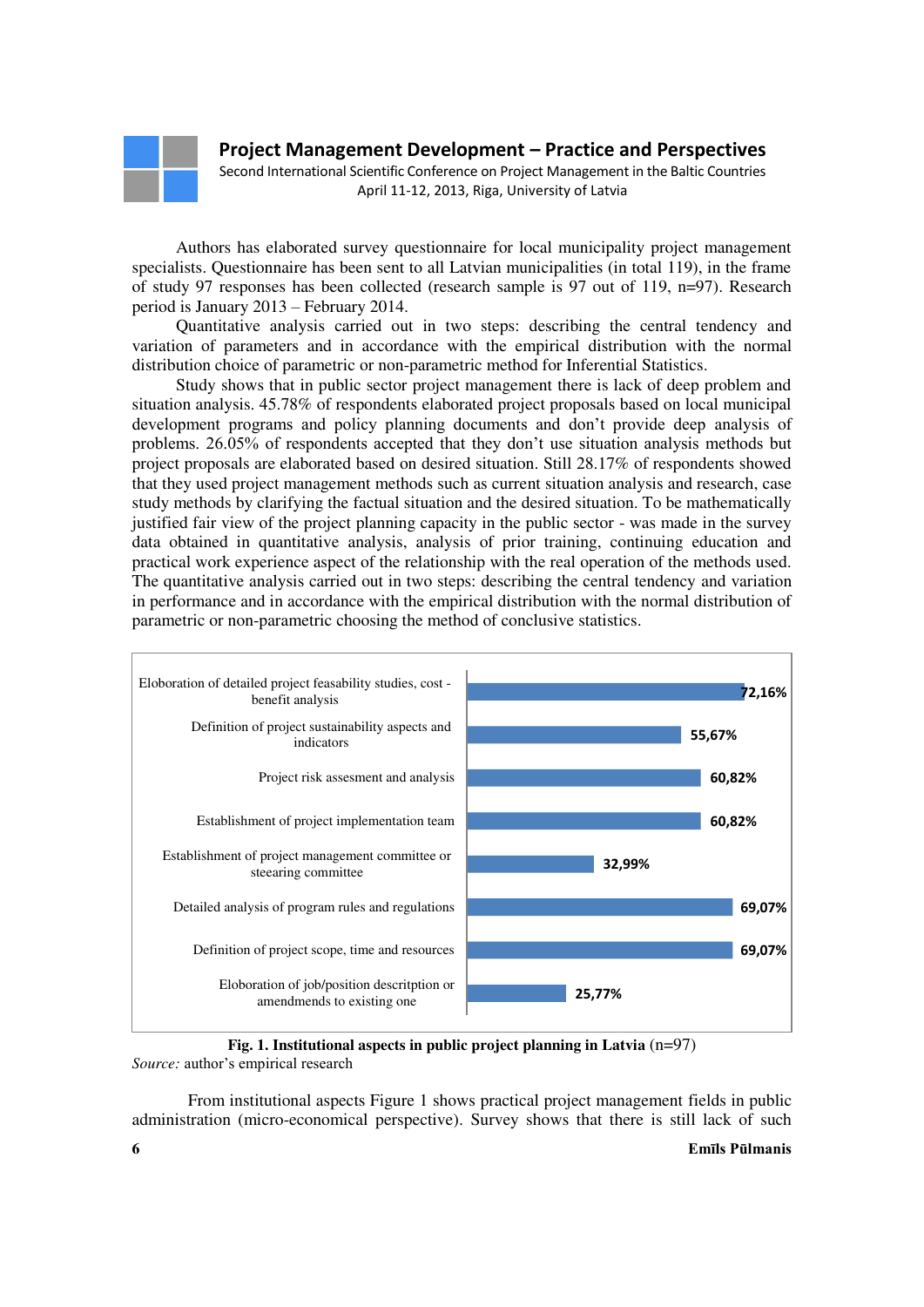

Fourth International Scientific Conference on Project Management in the Baltic Countries April 16-17, 2015, Riga, University of Latvia

### **ISSN 2256-0513**

institution as project steering or monitoring committee which results in decision making process and its relation to political influence as it happens now days. Also research concludes that there is no detailed set of requirements for project management team and project manager and duties or responsibilities has been implemented on their main position not related to particular project. Meanwhile practitioners answered that do project feasibility studies e.g. cost-benefit analysis but author could explain that with obliged requirements when implementing donors financial instruments. Also not always those plans show relation to standard project management theory and practice.



**Fig.2. Public project planning steps and activities in Latvia** (n=97)

*Source:* author's empirical research

When analyse detailed steps and carried activities at the project planning stage research showed that mostly are prepared documentation which is stated in donors requirements but not what would be common project management practice according to standards. Still there is lack of detailed risk analysis and even responsible project outcome and impact definition. Author has analysed those aspects before and links it to political influence and project definition without detailed problem analysis and possible project alternative definition.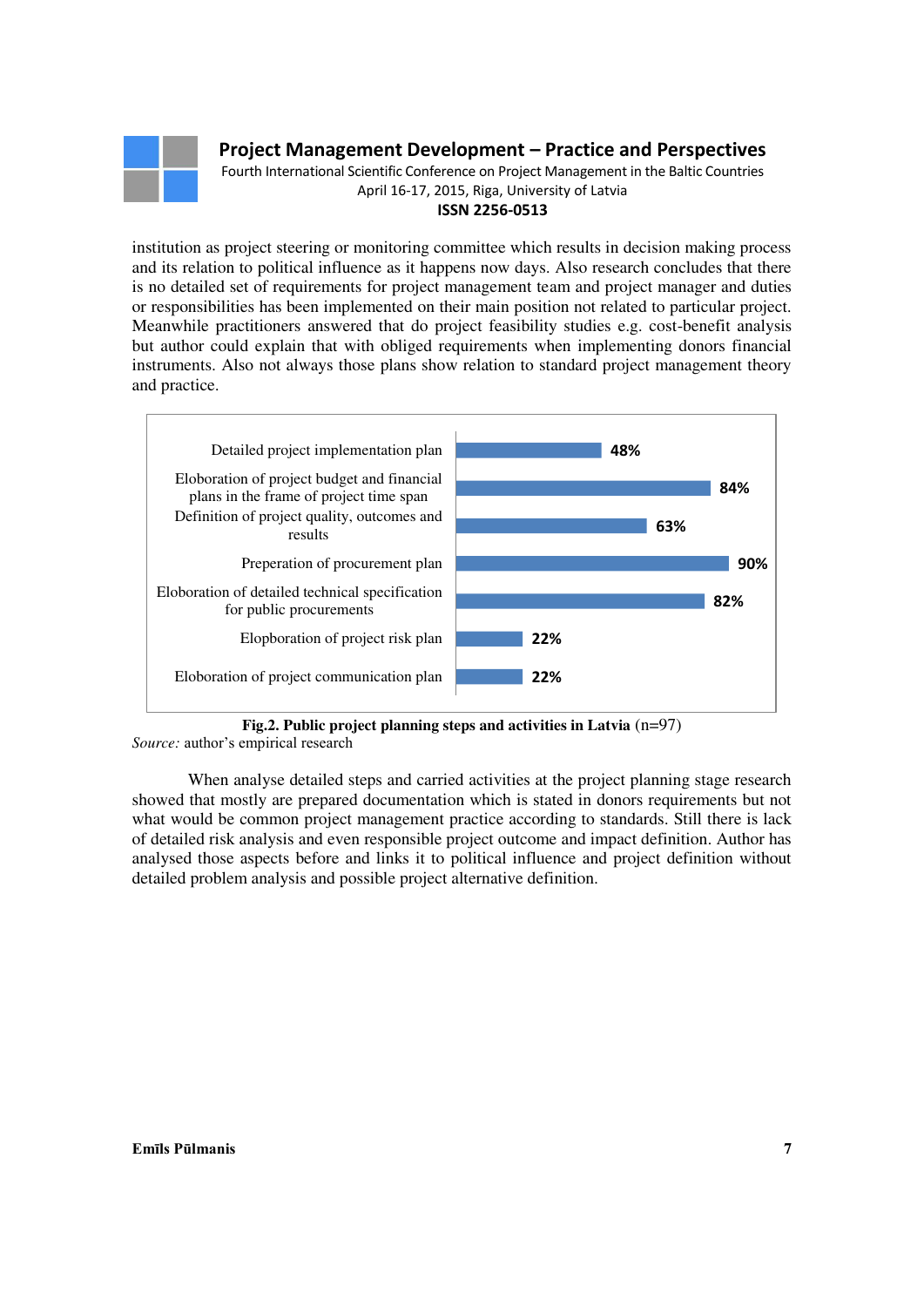

Second International Scientific Conference on Project Management in the Baltic Countries April 11-12, 2013, Riga, University of Latvia



**Fig. 3. Benefits from the use of project management tools and methods at project planning stage**   $(n=97)$ 

*Source:* author's empirical research

Figure 3 shows replies from public administration practitioners' and their stated benefits if they or organisations representatives would apply project management technics and tools. Answers show that project managers consider that practical project management methods would enhance quality of public funds spending and would ensure effective project implementation and allocation of responsibility.





*Source:* author's empirical research

Research shows that staff involved in project management processes in public sector in Latvia is well experienced as 64% of respondents has project management experience five and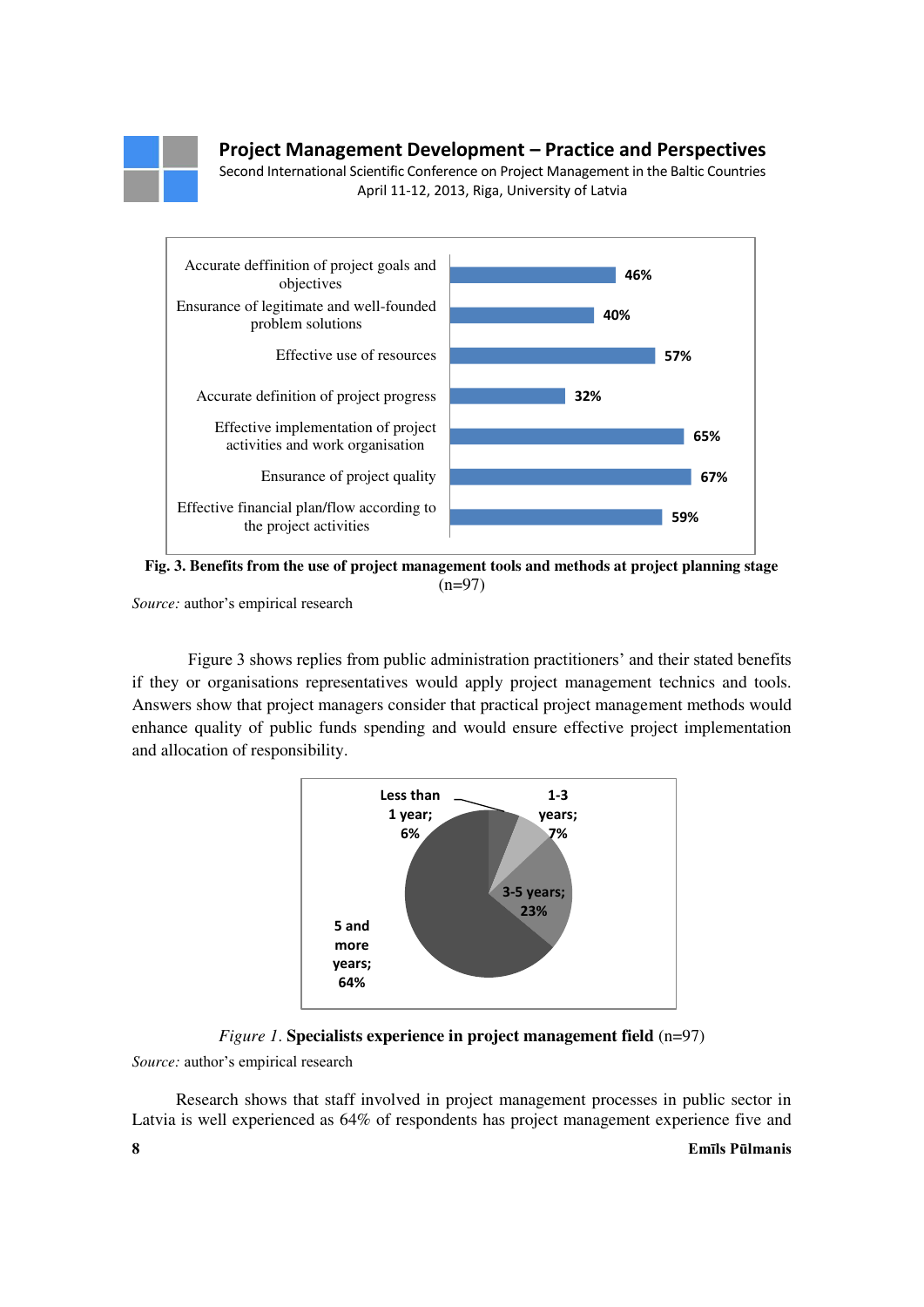

Fourth International Scientific Conference on Project Management in the Baltic Countries April 16-17, 2015, Riga, University of Latvia

### **ISSN 2256-0513**

more years. 23% of respondents have been involved in project management for three till five years, which is explained by the available different public funds (such as European Union structural funds, European Economic Zone and Norwegian cooperation programs, Latvian – Swiss cooperation program etc.).



# *Figure 2*. **Organizational structures of project management in public sector** (n=97)

*Source:* author's empirical research

In project management practice there can be identified different types of project organizational structures. Research shows that 72% of responds has pure organizational project management structure or signs of it. Meanwhile 28% of respondents has matrix or mixed project management organizational structure. Deeper analysis of matrix structures showed that we could say it's more so called "weak matrix" what sometimes arise many problems in project implementation. Pure project organisation structures are more suitable for project implementation but due to the specific of public projects and political decisions common practice is matrix structures. Even if we need to consider specific of public administration author concludes that there is still good ground to establish good pure project management organisation structures for public investment project implementation.

Case of Latvia shows that there is still misunderstanding between political decision making process and project management and implementation as there is not common practice to delegate all responsibility to project manager and good establishment of project steering committees and monitoring committees which usually responsible for strategic decisions within project frame.

Ultimately, project management directors seek organizational methods that facilitate teamwork, can maximize the use of limited resources, efficiency and quality in the way a project is completed and how goals and objectives are achieved. Public sector organizations are often complex with internal and external relationship intertwine with each other and difficult to apprehend.

The rational of organizational management is to facilitate the application of knowledge, skills, tools and techniques to project activities to meet project requirements in terms of Scope, Cost, Time, Quality, Participant satisfaction.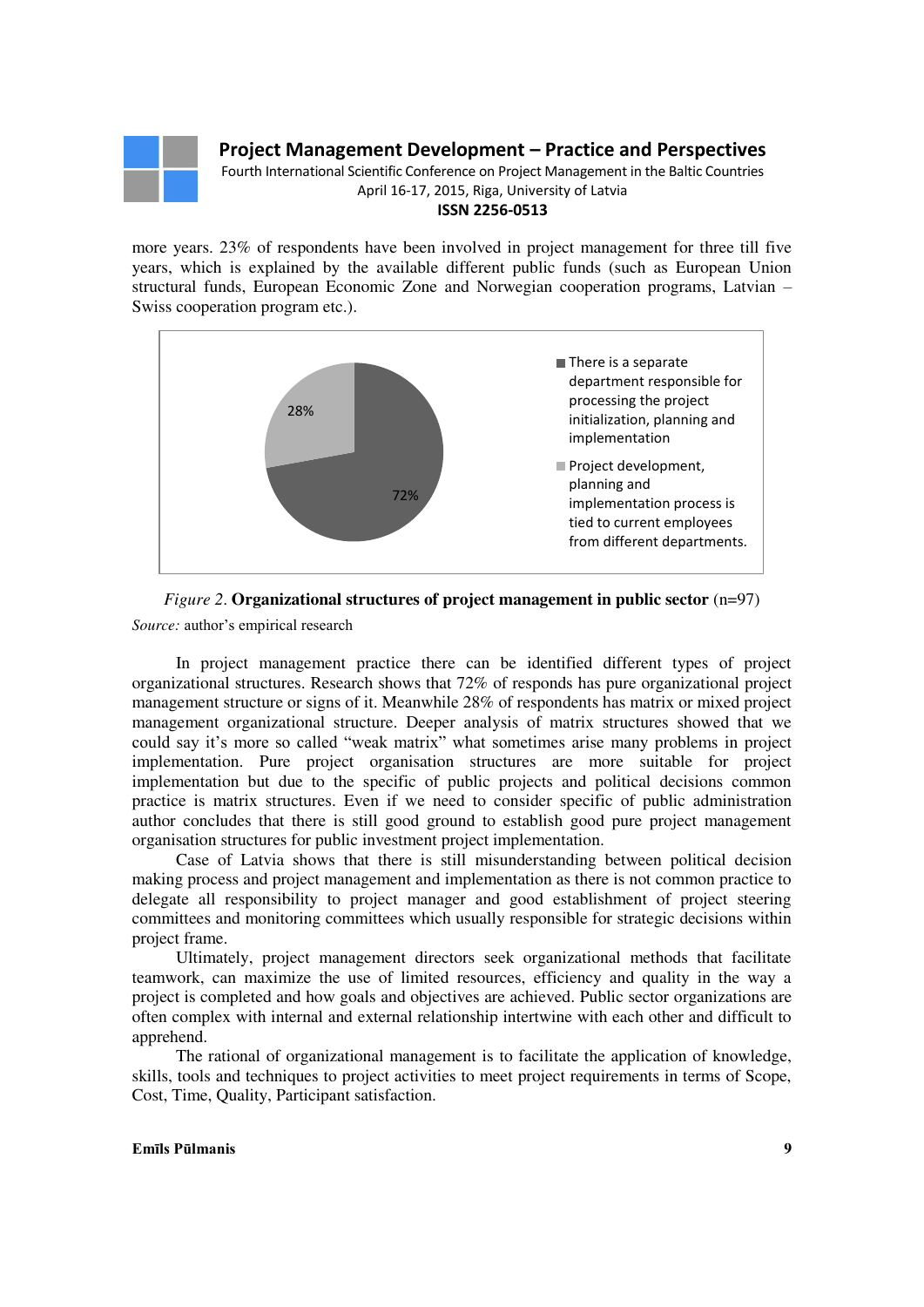Second International Scientific Conference on Project Management in the Baltic Countries April 11-12, 2013, Riga, University of Latvia

Organizational strategy is the way in which resources are used in the achievement of a purpose. Strategies are at the same time action plans for laying down instructions for the coordination of resource use through an employment program, projects, policies, procedures and organizational design, as well as the definition of execution standards. Organizational structure is the placing of human resources in the function of the organization. When speaking about project planning, it can be said that plans represent merely good intentions, until they degenerate at the moment they are transformed into hard work.

The author evaluated the public sector practice in project development and initialization process. In the frame of research evaluation of project problem and goal definition has been done.

Study shows that in public sector project management there is lack of deep problem and situation analysis. 45.78% of respondents elaborated project proposals based on local municipal development programs and policy planning documents and don't provide deep analysis of problems. 26.05% of respondents accepted that they don't use situation analysis methods but project proposals are elaborated based on desired situation. Still 28.17% of respondents showed that they used project management methods such as current situation analysis and research, case study methods by clarifying the factual situation and the desired situation.

Many traditional definitions of projects assume that the objectives of a project, and the methods of achieving them, are well understood throughout the project. For instance, in its body of knowledge, the UK Association of Project Managers defines a project as 'an undertaking to achieve a defined objective (GF Consulting, 2009), and goes on to state that 'generally all projects evolve through a similar "lifecycle" sequence during which there should be recognized start and finish points'.

Other definitions similarly imply clearly defined objectives and methods: 'an activity defined by a clear aim, appropriate objectives and supporting activities, undertaken to define start and completion criteria, and 'a human activity that achieves a clear objective against a time-scale (Morris, P W G (Ed.), 1992).

The author research has identified the problem aspects of project initialization and planning process in public sector in Latvia. As the minor problems respondents identified: frequent change of management official's decisions and initiatives, corruption, changes in responsible officials and political leaders. As the important or very important problem factors which could affect the ability and capacity of local government projects respondents defined: management official's lack of understanding of project management issues, inadequate staff motivation system, lack of human resources and lack of project management competencies and professional skills.

I would like to mention also Mark Langley report as President & CEO of the Project Management Institute (PMI). He presented PMI assessment of various studies related provided by Research Department which shows that the application of program and project management's practices can enhance the performance of public authorities. Furthermore, as the CPR has been established in order to improve coordination and harmonize the implementation of EU Funds, it is expected that it will simplify its use by recipients and reduce the potential risk of irregularities. However, building the capacity of local actors to develop and implement operations including fostering their project management capabilities, should be taken into account as a one of the effective management of the EU Funds though drivers. Managing EU Funds requires unique skills, capabilities, processes and practices, particularly project and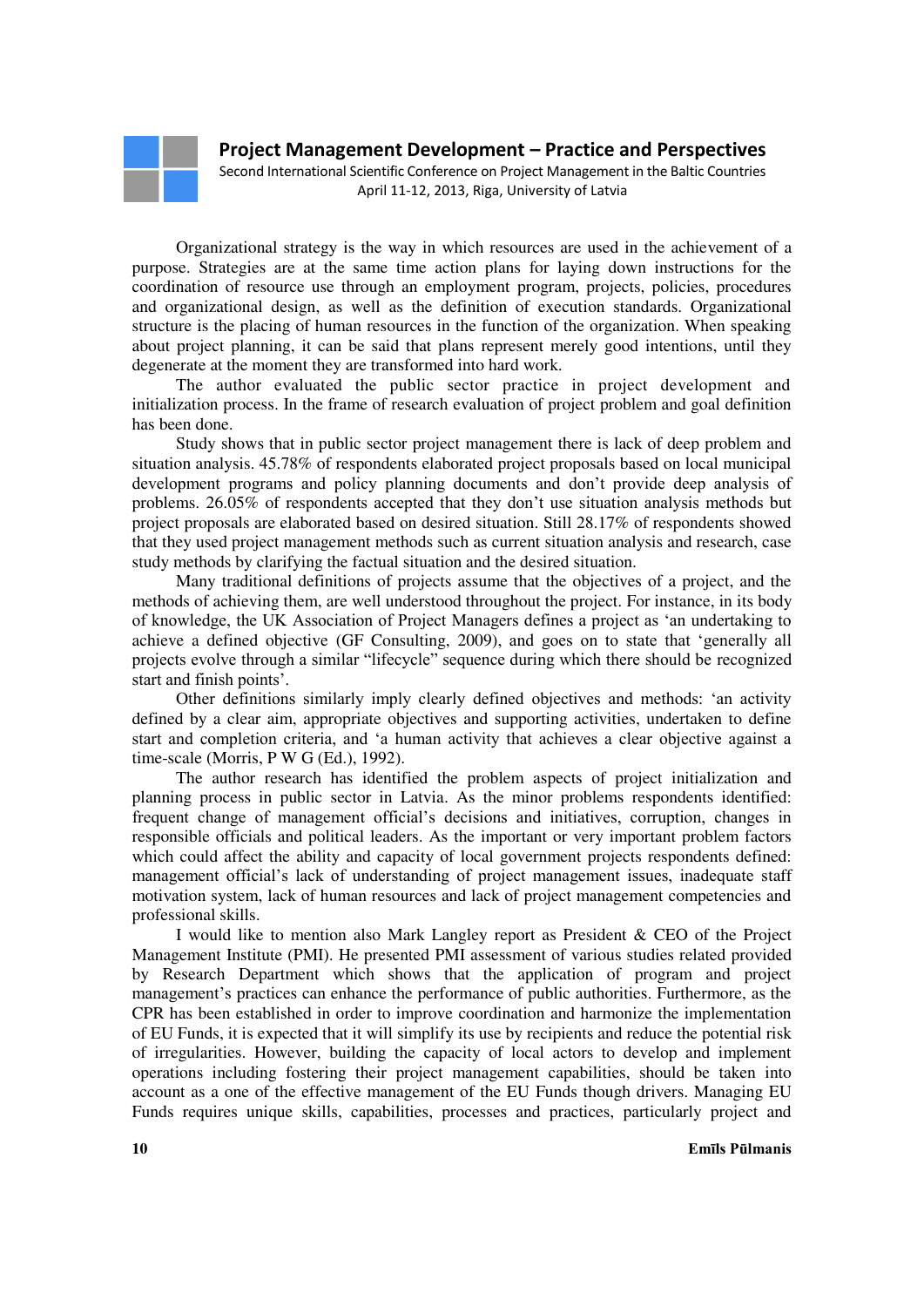Fourth International Scientific Conference on Project Management in the Baltic Countries April 16-17, 2015, Riga, University of Latvia

#### **ISSN 2256-0513**

program management. The above mentioned critical disciplines that can be applied to EU Funds may ensure effective implementation success on the ground in the EU Member States. Furthermore, PMI's research carried out shows that organizations need to focus on the development and training of their talent in order to achieve superior project performance, successful strategic initiatives and become high performers in order to avoid high cost at the end. In addition, not only must focus on development of people and practices by which they do that, but also need to focus on managing people through rapid changes -strategic focus on people, processes and outcomes are crucial items. However, institutional capacity is not just a technical matter of training civil servants in the European Union and other markets across, but should be seen as component of good governance which is a basis for institutional capacity building, creating trust and social capital.

Successful organizations have a continued focus on the outcomes of the intended benefits of their projects and programs. Based on the mentioned, it's clear that once the organizations developed and deployed three focus areas (people, processes and outcomes), it would lead to increased success of both projects and strategic initiatives on the ground. Why project management practices are important for this theme? Because it gives analysis, competitive intelligence, market analysis and information gathering outcomes that EU Institutions not necessary are able to capture while analyzing the efficient implementation of policy objectives. Measures for reinforcing the administrative capacity of the authorities involved in the management and control of the programs in EU Member States will now finally be given the priority they deserve. And it is essential and timely to address it respectively.

Although there are differences in administrative and political tradition, the experiences of western countries can be useful for other countries in Europe. This note suggests the following recommendations for the transition countries as Latvia:

- Public investment strategies need to be closely linked to budgets. Strategies need to be periodically reviewed for relevance, including by relying on external experts.
- Capital projects need multi-year funding commitments that cover the duration of the project or the project phase.
- Cost-benefit assessments of competing projects should be the key tool for selecting individual projects to ensure value for money.
- Evaluation of past project experiences should be required and needs to be built into future planning, guidance and regulations. Evaluations could be undertaken by any number of institutions, including ministries of finance.
- Effective audit and reporting processes are needed to facilitate transparency and encourage feedback to improve the quality of the decision-making and management process.
- Project planning and management skills need to be enhanced and retained within the civil service.

### **Conclusions**

Public sector project realization planning represents a project management phase that encompasses goal definition and the determination of ways and measures for achieving the set goals, i.e., that the project is realized in the planned time, at the planned cost.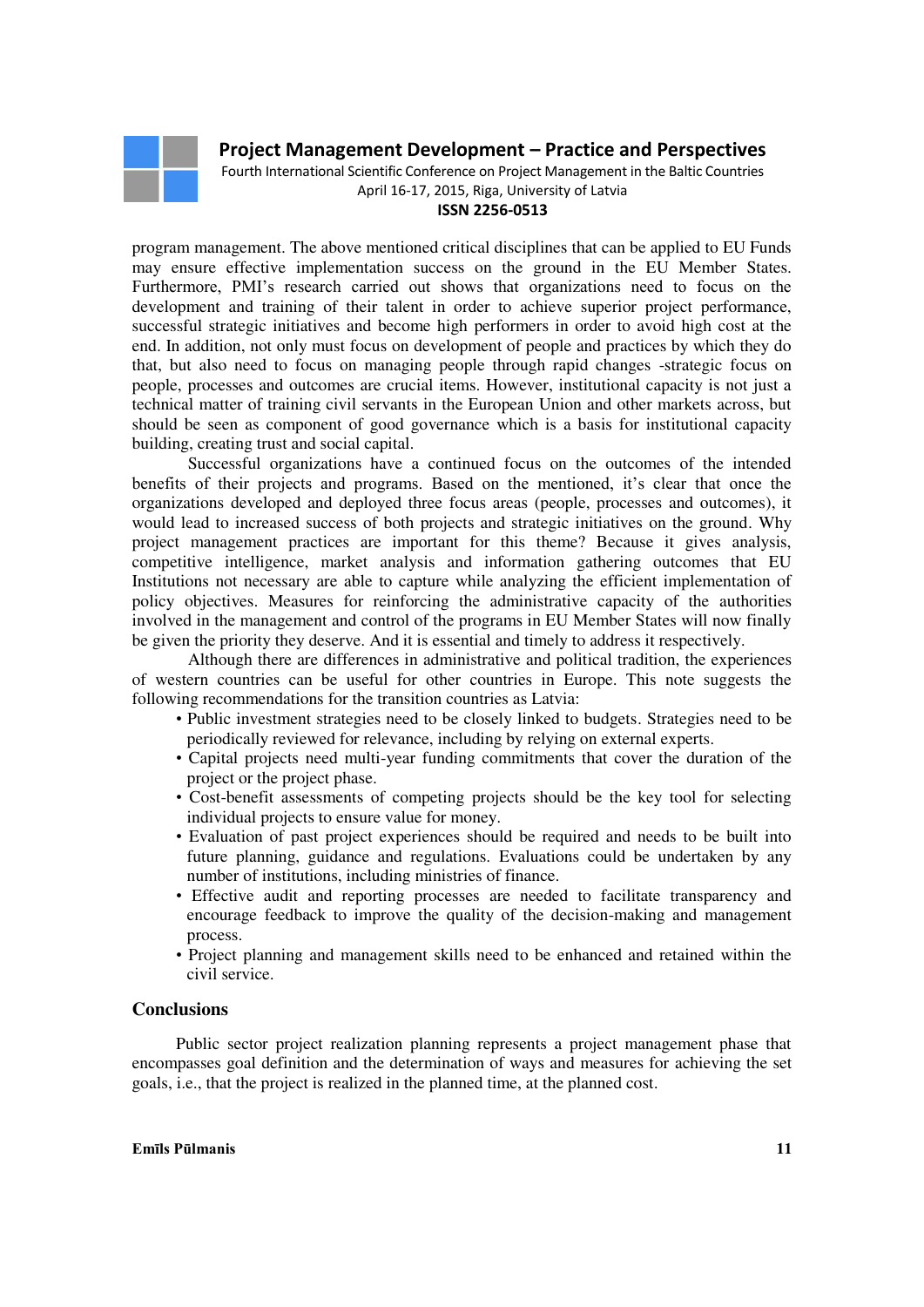Second International Scientific Conference on Project Management in the Baltic Countries April 11-12, 2013, Riga, University of Latvia

The author research has identified the problem aspects of project initialization and planning process in public sector in Latvia. As the minor problems respondents identified: frequent change of management official's decisions and initiatives, corruption, changes in responsible officials and political leaders. As the important or very important problem factors which could affect the ability and capacity of local government projects respondents defined: management official's lack of understanding of project management issues, inadequate staff motivation system, lack of human resources and lack of project management competencies and professional skills.

Programs as it self of course shows impact to the industry or GDP growth in macroeconomic level, but also micro-economical aspects of project implementation is important issue to ensure efficiency and sustainability in public funds spending and absorption.

Study shows that self-assessment of public sector organizations in Latvia is quite high. Project management specialists define them self as very experienced in Project management, but meanwhile the self-assessment of organization Project maturity levels shows that organizations is only at the beginning of setting up the appropriate Project management system. The public sectors project management usually is described as different kind of foreign financial instrument and program implementation.

To improve project management practice in public sector in Latvia, author can recommend:

- 1. To increase the capacity and professional skills level for local municipal project management staff (training programs, supervisions etc.);
- 2. Define the appropriate organizational structure for project elaboration and implementation (matrix or pure project organization structures);
- 3. Project management tools and techniques should be applied gradually (should be as an obligatory requirement in big scale public sector projects).

#### **Bibliography**

- Abbasi, Y. G. & Al-Mharmah (2000). "Project management practice by the public sector in a developing country", *International Journal of Project Management*, 18(3), pp. 105-109.
- Arnaboldi M., Azzone G., & Savoldelli A. (2004) "Managing public sector project: the case of the Italian Treasury Ministry", *International Journal of Project management*, 22(3), pp. 213-223.
- Baranskaya ,A (2007). Project Management in Public Administration of Transitional Countries, *Moscow State University, School of Public Administration, Russia*
- Bradley J, et al. 2005. An Integrated Micro-Macro (IMM) Approach To The Evaluation Of Large- Scale Public Investment Programmes: The Case Of EU Structural Funds. GEFRA. 2005. 98 p.
- D.I. Cleland (1999). *Project management: Strategic Design and Implementation*, McGraw-Hill.
- *Feasibility Study for a simplifying European Union fund management system*, (2009) Ltd. GF Consulting, 62 p.
- Gower, D G (1992). 'Project management an overview' Association of Project Managers, UK (UK Institution of Electrical Engineers professional brief).
- Grigorescu Adriana (2011). *Management of public sector investment projects*, course support, National School of Politic and Administrative Studies (SNSPA) in Bucharest
- Langley, Mark (2015). Administrative Reforms, Capacity-Building and Cohesion Policy. Challenges for the New Cohesion Policy in 2014-2020: An Academic and Policy Debate, European Union, 2015, p28, ISBN:978-92-79-45233-8
- Morris, P W G (Ed.) (1992). *APM Body of Knowledge and Experience* Association of Project Managers, UK.